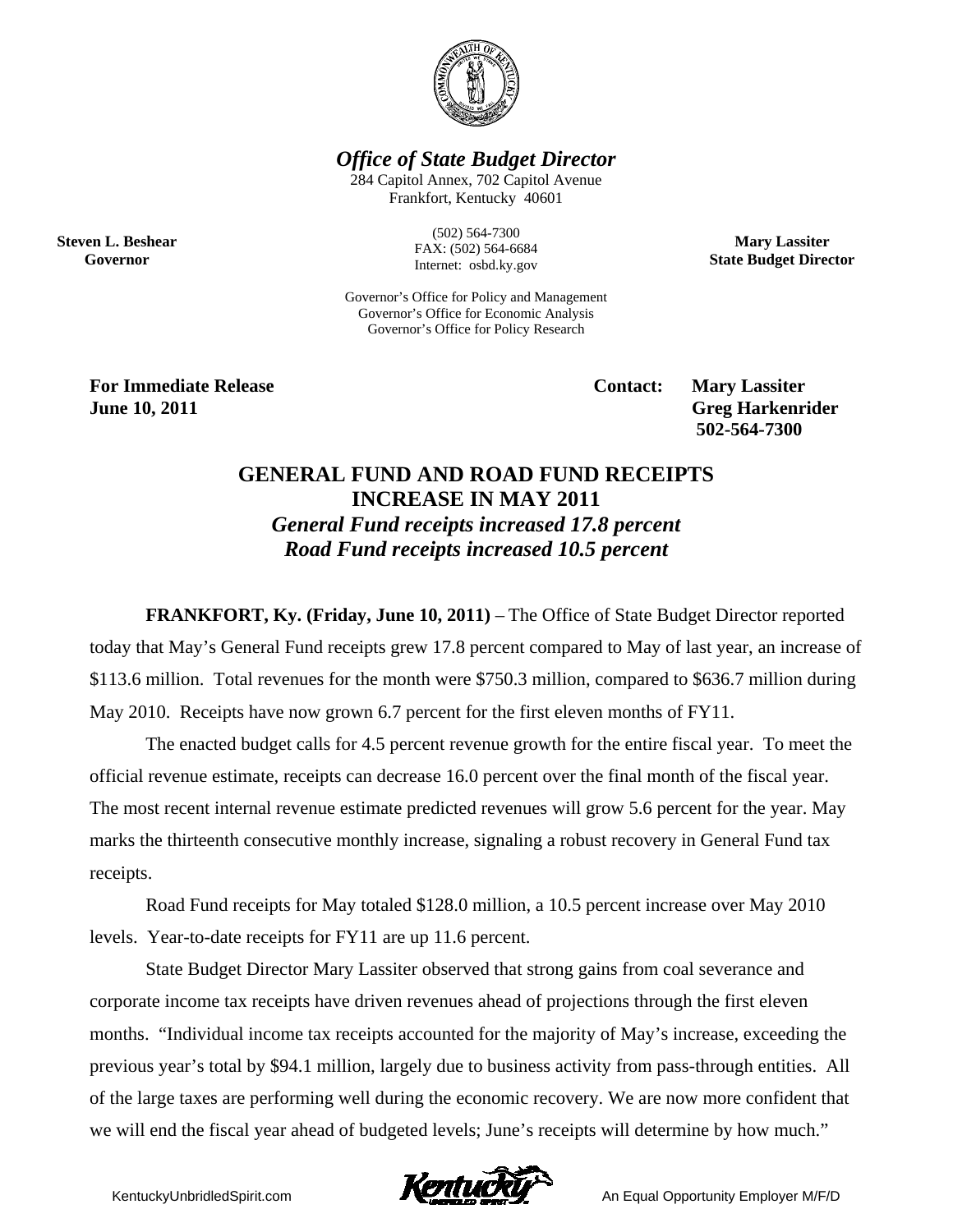Among the major accounts:

- Sales and use tax receipts increased 4.9 percent for the month and have grown 4.3 percent year-to-date.
- Corporation income tax receipts increased \$7.7 million and have increased 27.7 percent for the year.
- Individual income tax collections rose 37.5 percent in May and have grown 9.3 percent though the first eleven months of FY11.
- Property tax collections decreased 3.4 percent and are down 0.9 percent year-to-date.
- Cigarette tax receipts fell 12.5 percent and have now fallen 6.5 percent year-to-date.
- Coal severance tax receipts rose 37.1 percent due to timing issues and are up 10.9 percent through the first eleven months of the fiscal year.

Road Fund receipts grew 10.5 percent in May 2011 with collections of \$128.0 million. Yearto-date collections stand at 11.6 percent. The official Road Fund revenue estimate calls for an increase in revenues of 4.9 percent for the fiscal year. Based on year-to-date tax collections, revenues can decline 64.0 percent for the remainder of FY11 and meet the estimate. The most recent internal revenue estimate predicted revenues will grow 11.2 percent for the year. Among the accounts, motor fuels fell 0.8 percent. Motor vehicle usage revenue increased 44.3 percent, and license and privilege receipts rose 0.4 percent.

-30-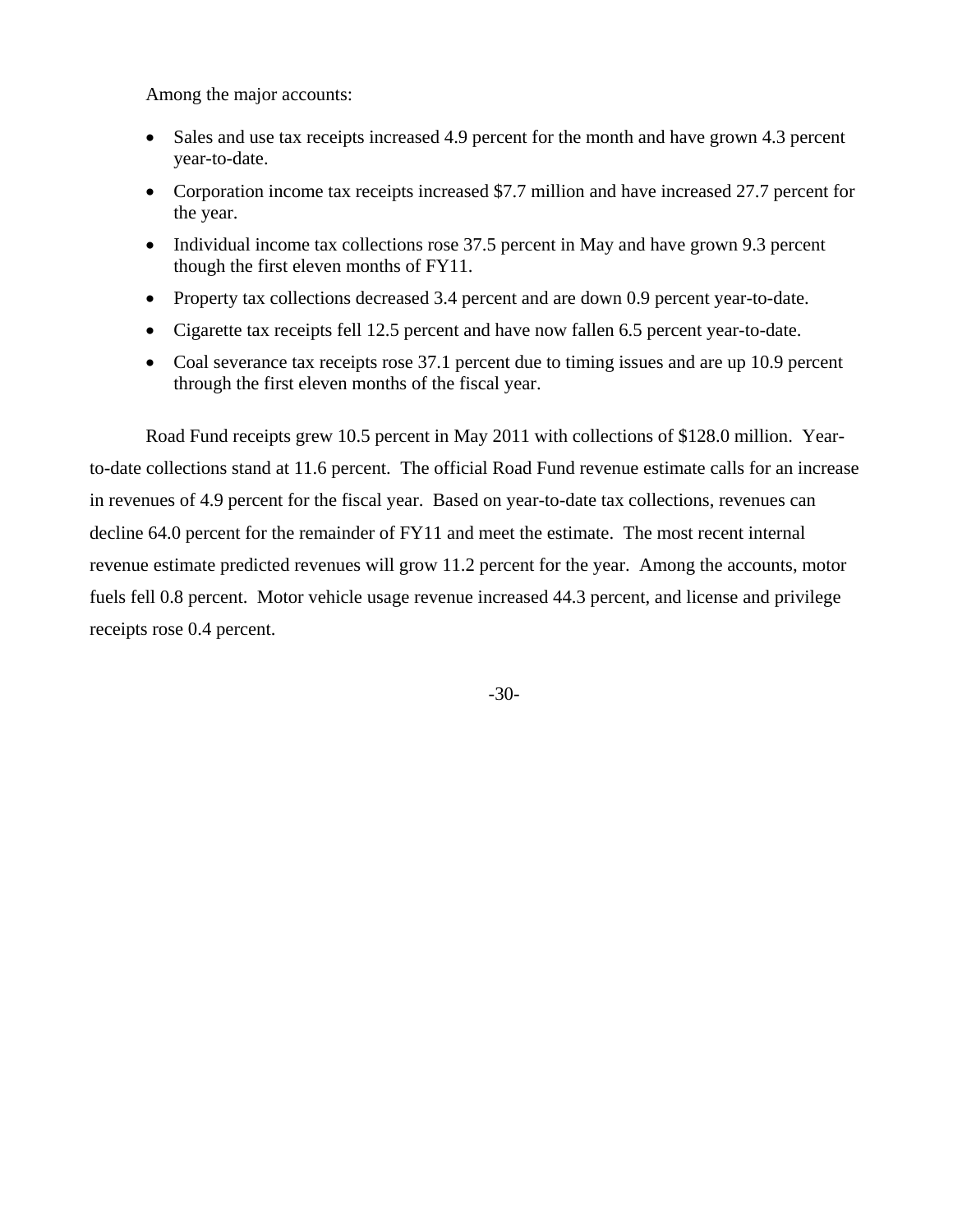## **KENTUCKY STATE GOVERNMENT REVENUE 1. GENERAL FUND REVENUE**

|                                      | <b>MAY</b>    |               |                          | <b>JULY THROUGH MAY</b> |                 |                        |
|--------------------------------------|---------------|---------------|--------------------------|-------------------------|-----------------|------------------------|
|                                      | 2011          | 2010          | % Change                 | FY 2011                 | FY 2010         | % Change               |
| <b>TOTAL GENERAL FUND</b>            | \$750,279,873 | \$636,693,970 | 17.8%                    | \$7,921,048,568         | \$7,425,116,821 | 6.7%                   |
| <b>Tax Receipts</b>                  | \$727,925,663 | \$611,690,571 | 19.0%                    | \$7,653,526,260         | \$7,150,327,109 | 7.0%                   |
| Sales and Gross Receipts             | \$305,873,390 | \$305,110,597 | 0.3%                     | \$3,195,795,556         | \$3,105,571,687 | 2.9%                   |
| <b>Beer Consumption</b>              | 650,778       | 570,340       | 14.1%                    | 5,593,064               | 5,640,902       | $-0.8%$                |
| <b>Beer Wholesale</b>                | 4,989,150     | 4,800,115     | 3.9%                     | 47,051,374              | 47,122,770      | $-0.2%$                |
| Cigarette                            | 19,134,552    | 21,867,102    | $-12.5%$                 | 234,905,576             | 251,324,050     | $-6.5%$                |
| <b>Distilled Spirits Case Sales</b>  | 9,618         | 9,699         | $-0.8%$                  | (242, 416)              | 100,067         | $\qquad \qquad \cdots$ |
| <b>Distilled Spirits Consumption</b> | 932,056       | 961,294       | $-3.0%$                  | 10,006,115              | 9,882,152       | 1.3%                   |
| <b>Distilled Spirits Wholesale</b>   | 2,478,612     | 2,516,836     | $-1.5%$                  | 25,796,158              | 25,426,270      | 1.5%                   |
| Insurance Premium                    | 25,562,195    | 34, 343, 845  | $-25.6%$                 | 113,514,245             | 119,340,504     | $-4.9%$                |
| Pari-Mutuel                          | 1,141,847     | 321,449       | 255.2%                   | 4,199,814               | (265, 478)      | $---$                  |
| Race Track Admission                 | 6,077         | 26,063        | $-76.7%$                 | 154,700                 | 178,879         | $-13.5%$               |
| Sales and Use                        | 242,108,568   | 230,868,363   | 4.9%                     | 2,662,532,786           | 2,552,243,592   | 4.3%                   |
| Wine Consumption                     | 217,526       | 208,284       | 4.4%                     | 2,363,878               | 2,250,983       | 5.0%                   |
| Wine Wholesale                       | 1,127,168     | 1,106,884     | 1.8%                     | 12,561,305              | 11,461,436      | 9.6%                   |
| <b>Telecommunications Tax</b>        | 5,678,624     | 5,615,490     | 1.1%                     | 57,610,283              | 61,201,949      | $-5.9%$                |
| <b>Other Tobacco Products</b>        | 1,820,702     | 1,875,635     | $-2.9%$                  | 19,616,406              | 19,398,388      | 1.1%                   |
| Floor Stock Tax                      | 15,918        | 19,198        | $-17.1%$                 | 132,268                 | 265,223         | $-50.1%$               |
| License and Privilege                | \$43,479,386  | \$31,032,894  | 40.1%                    | \$594,621,709           | \$480,939,140   | 23.6%                  |
| Alc. Bev. License Suspension         | 26,725        | 69,125        | $-61.3%$                 | 344.450                 | 515,900         | $-33.2%$               |
| Coal Severance                       | 33,572,792    | 24,482,250    | 37.1%                    | 270,856,988             | 244,235,948     | 10.9%                  |
| <b>Corporation License</b>           | 108,225       | 510,162       | $-78.8%$                 | 10,536,775              | 3,192,889       | 230.0%                 |
| <b>Corporation Organization</b>      | 11,596        | 17,727        | $-34.6%$                 | 67,996                  | 166,606         | $-59.2%$               |
| <b>Occupational Licenses</b>         | 24,862        | 9,758         | 154.8%                   | 146,611                 | 121,309         | 20.9%                  |
| Oil Production                       | 1,199,784     | 769,298       | 56.0%                    | 7,459,324               | 6,935,781       | 7.5%                   |
| Race Track License                   | 8,225         | 37,500        | $-78.1%$                 | 224,675                 | 264,250         | $-15.0%$               |
| <b>Bank Franchise Tax</b>            | (262, 706)    | 372,760       | ---                      | 88,004,423              | 68,639,441      | 28.2%                  |
| <b>Driver License Fees</b>           | 46,012        | 45,529        | 1.1%                     | 557,365                 | 546,187         | 2.0%                   |
| <b>Minerals Severance</b>            | 1,027,844     | 1,103,237     | $-6.8%$                  | 12,325,958              | 12,201,948      | 1.0%                   |
| Natural Gas Severance                | 2,213,335     | 2,476,538     | $-10.6%$                 | 22,524,925              | 20,560,695      | 9.6%                   |
| <b>Limited Liability Entity</b>      | 5,502,693     | 1,139,009     | 383.1%                   | 181,572,219             | 123,558,186     | 47.0%                  |
| Income                               | \$349,024,194 | \$247,145,834 | 41.2%                    | \$3,282,655,762         | \$2,980,221,603 | 10.1%                  |
| Corporation                          | 3,762,697     | (4,043,260)   | $\overline{\phantom{a}}$ | 179,933,459             | 140,884,623     | 27.7%                  |
| Individual                           | 345,261,497   | 251,189,094   | 37.5%                    | 3,102,722,303           | 2,839,336,980   | 9.3%                   |
| Property                             | \$23,263,534  | \$24,074,859  | $-3.4%$                  | \$511,542,320           | \$516,314,809   | $-0.9%$                |
| Building & Loan Association          | 1,110,332     | 982,043       | 13.1%                    | 1,329,055               | 1,332,068       | $-0.2%$                |
| General - Real                       | 2,834,278     | 2,404,228     | 17.9%                    | 247,094,437             | 247,870,354     | $-0.3%$                |
| General - Tangible                   | 11,644,818    | 11,434,625    | 1.8%                     | 182,189,431             | 187, 156, 471   | $-2.7%$                |
| Omitted & Delinquent                 | 6,389,447     | 8,605,874     | $-25.8%$                 | 31,538,755              | 34,156,195      | $-7.7%$                |
| <b>Public Service</b>                | 1,283,072     | 648,090       | 98.0%                    | 48,083,422              | 44,521,239      | 8.0%                   |
| Other                                | 1,587         | 0             | $---$                    | 1,307,220               | 1,278,483       | 2.2%                   |
| Inheritance                          | \$3,507,712   | \$2,599,330   | 34.9%                    | \$38,225,033            | \$34,991,306    | 9.2%                   |
| Miscellaneous                        | \$2,777,447   | \$1,727,057   | 60.8%                    | \$30,685,880            | \$32,288,564    | $-5.0%$                |
| <b>Legal Process</b>                 | 1,642,714     | 1,727,057     | $-4.9%$                  | 18,739,285              | 20,195,449      | $-7.2%$                |
| T. V. A. In Lieu Payments            | 1,134,733     | 0             | $\overline{a}$           | 11,857,290              | 11,934,807      | $-0.6%$                |
| Other                                | 0             | $\pmb{0}$     | $---$                    | 89,304                  | 158,308         | $-43.6%$               |
| <b>Nontax Receipts</b>               | \$22,481,921  | \$24,610,652  | $-8.6%$                  | \$264,149,041           | \$271,695,768   | $-2.8%$                |
| <b>Departmental Fees</b>             | 2,501,412     | 3,597,076     | $-30.5%$                 | 26,334,175              | 27,153,855      | $-3.0%$                |
| <b>PSC Assessment Fee</b>            | 135           | 7,333         | $-98.2%$                 | 8,728,594               | 8,372,974       | 4.2%                   |
| Fines & Forfeitures                  | 1,923,616     | 2,548,992     | $-24.5%$                 | 24,111,703              | 27,096,609      | $-11.0%$               |
| Interest on Investments              | 69,854        | 71,142        | $-1.8%$                  | 631,350                 | 768,996         | $-17.9%$               |
| Lottery                              | 17,000,000    | 20,000,000    | $-15.0%$                 | 178, 177, 561           | 182,000,000     | $-2.1%$                |
| Sale of NO <sub>x</sub> Credits      | 0             | 5,500         | $-100.0%$                | 26,638                  | 621,330         | $-95.7%$               |
| Miscellaneous                        | 986,904       | (1,619,392)   |                          | 26,139,021              | 25,682,004      | 1.8%                   |
| <b>Redeposit of State Funds</b>      | (\$127,710)   | \$392,747     | $---$                    | \$3,373,267             | \$3,093,944     | 9.0%                   |